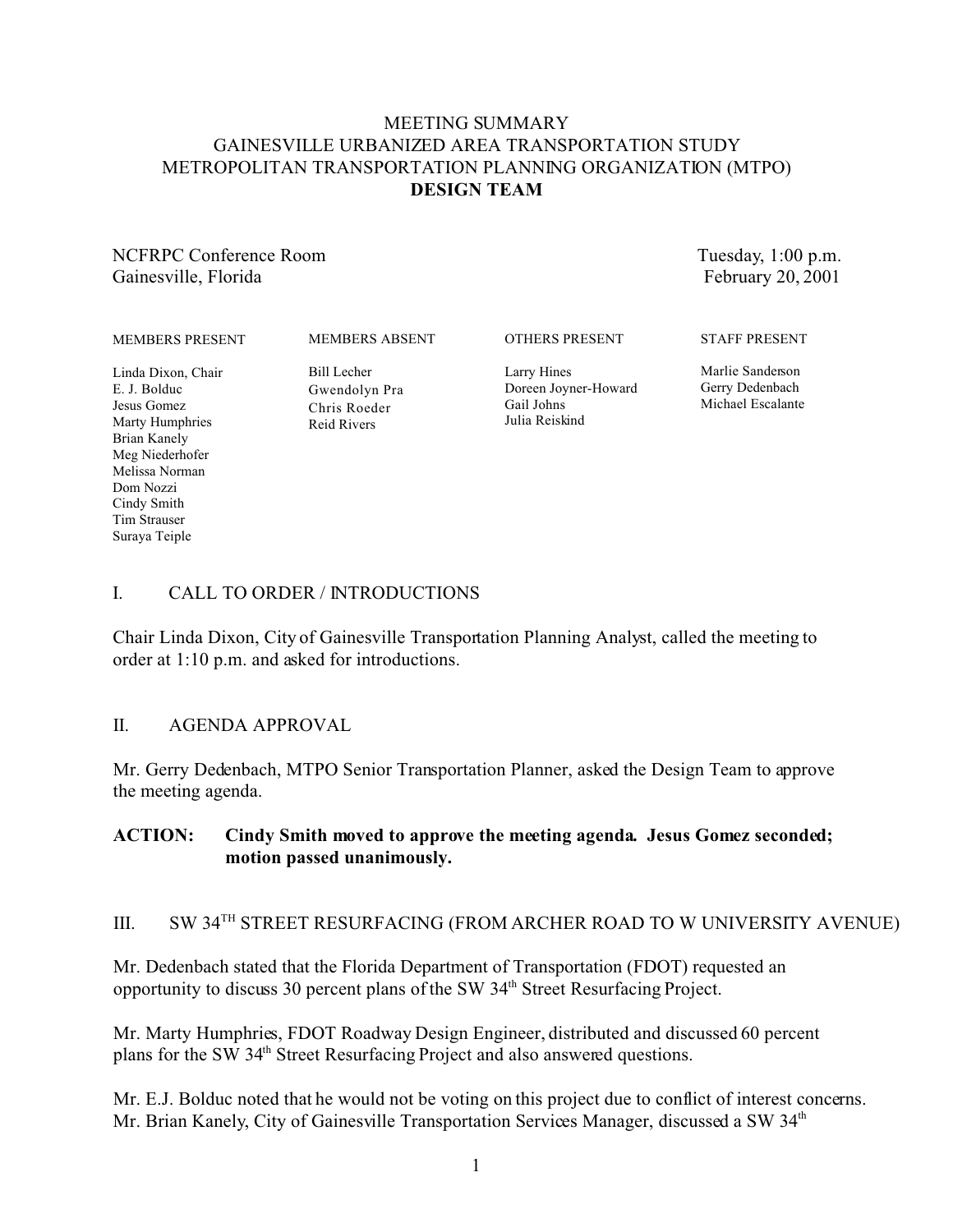Street cross-section proposal and answered questions.

Chair Dixon noted that there was consensus from the Design Team regarding the resurfacing of the access management configuration of the SR 26 and SR 26A intersections.

- **ACTION: Brian Kanely moved to recommend that the MTPO approve the access management throughout the project, as submitted by FDOT, with the following modifications:**
	- **1. extend the northbound left turnlanes at SW 20th Avenue and SW 24th Avenue; and**
	- **2. construct a directional median opening at Station 947.**

**Meg Niederhofer seconded; motion passed 10-0, with one abstention.**

- **ACTION: Brian Kanely moved to recommend that the MTPO approve the limits of the resurfacing project in the plans submitted by FDOT. Meg Niederhofer seconded; motion passed 10-0, with one abstention.**
- **ACTION: Tim Strauser moved to recommend that the MTPO request that FDOT study the feasibility of the using the bicycle shared-use arrow to the outside lanes. Dom Nozzi seconded; motion passed 10-0, with one abstention.**
- **ACTION: Meg Niederhofer moved to recommend that the MTPO request that FDOT:**
	- **1. construct the sliplanes and raised islands configuration (see Exhibit 1) as the preferred option;**
	- **2. shift funding from the SW 34th Street Resurfacing Project to the State Roads 26 and 26A projects, if it is prudent to install the mastarm traffic signals with the State Roads 26 and 26A projects; and**
	- **3. look into using a five lane cross-section between State Roads 26 and 26A, if the sliplane configuration cannot be used.**

**Dom Nozzi seconded; motion passed 10-0, with one abstention.**